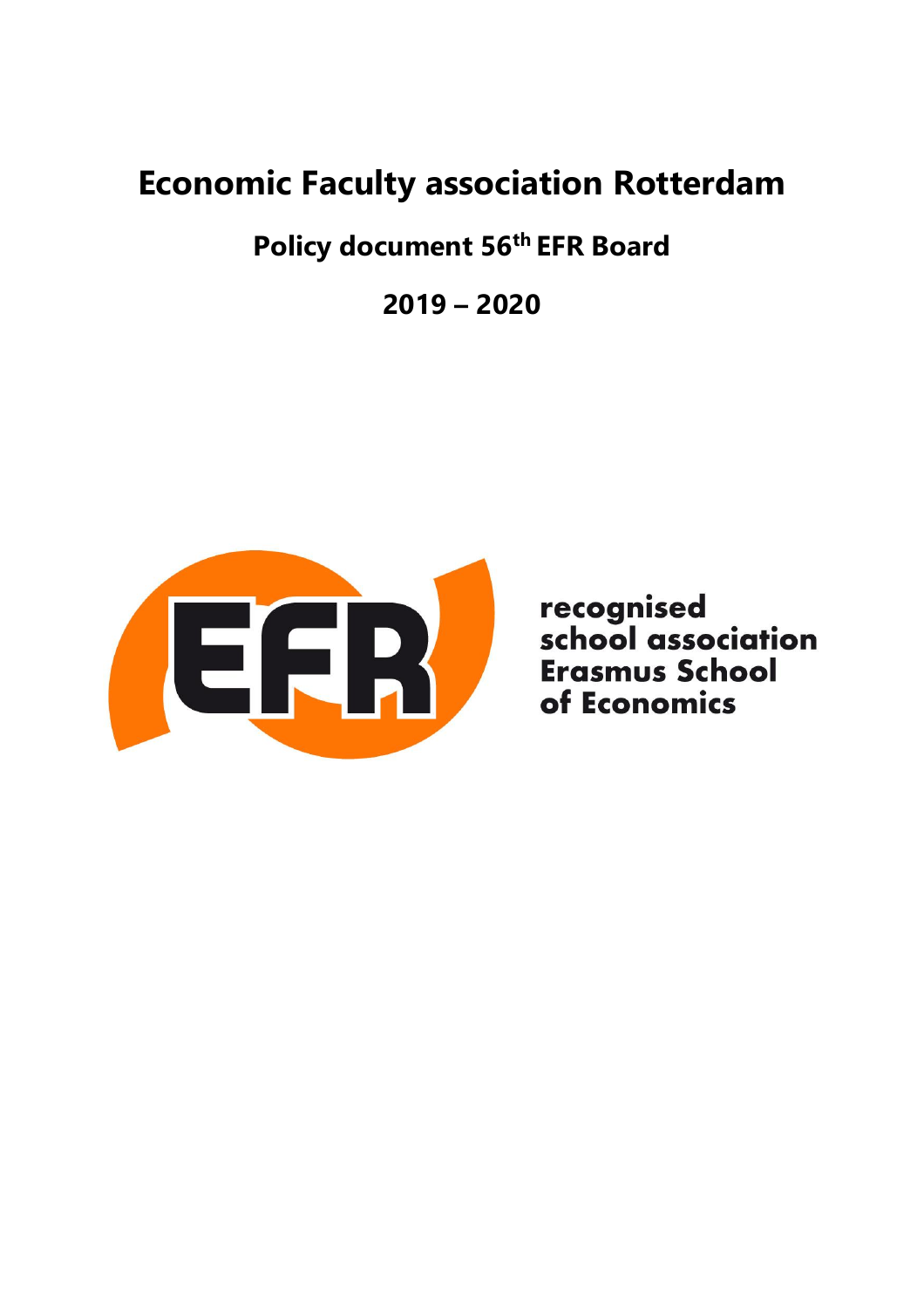# Table of contents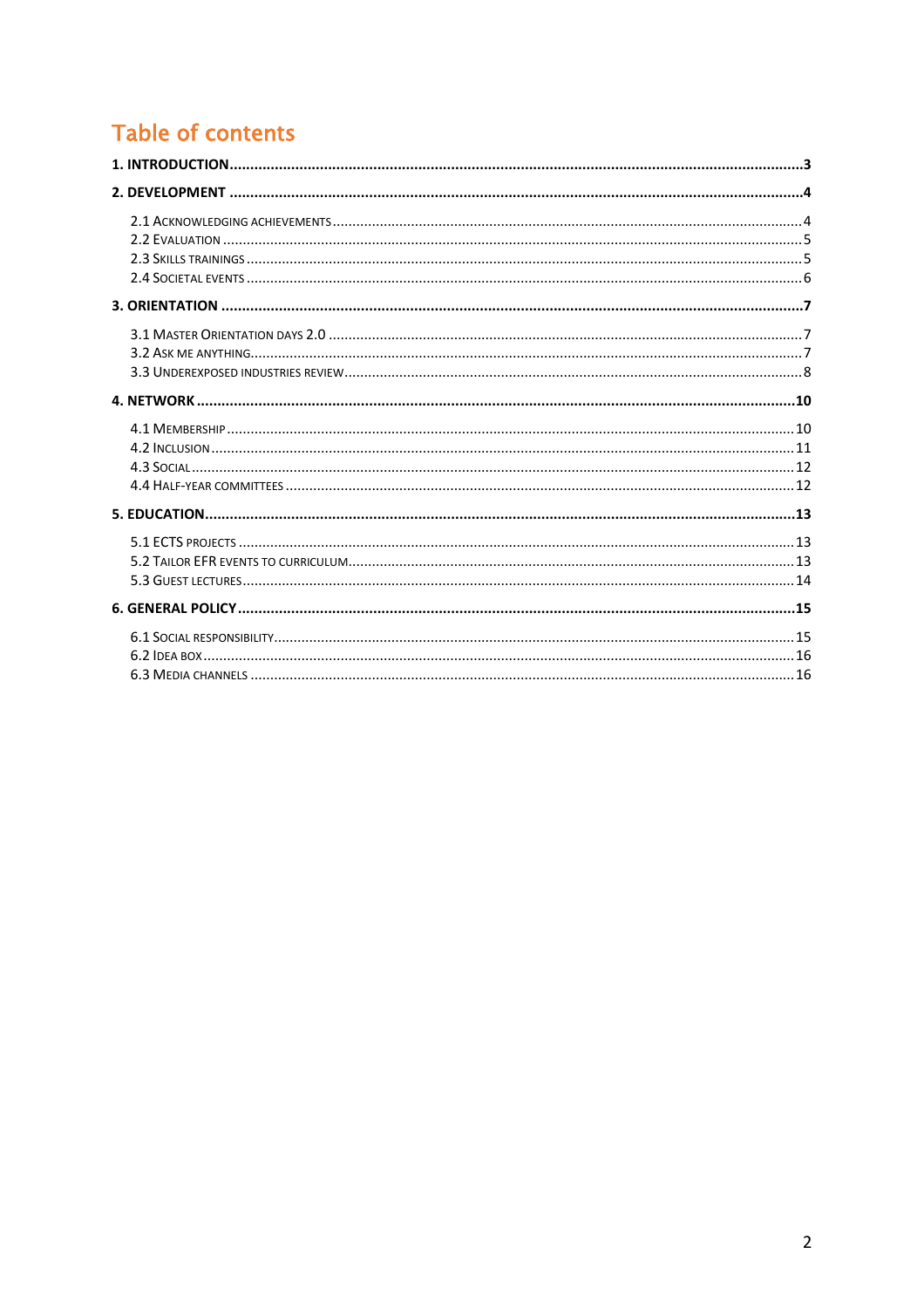# <span id="page-2-0"></span>1. Introduction

With this document, the 56th board of the Economic Faculty association Rotterdam (EFR) presents her policy for the academic year of 2019-2020. This document explains what the ideas and plans are for each pillar of EFR, namely development, orientation, network and education. For each pillar, we explain what the most important goal is for next year and why it is essential for EFR. The other subsections of the respective pillars explain additional ideas the board has. These ideas will be executed as well, but with lower priority. Hereafter, we clarify how we are going to implement these ideas. We want to thank the 55th board for their time, knowledge and support in the transition period. This greatly accelerated the transition process and improved our understanding of EFR's operations. Finally, we are grateful for the connection with and support of the Erasmus School of Economics, which has lasted for 95 years until now.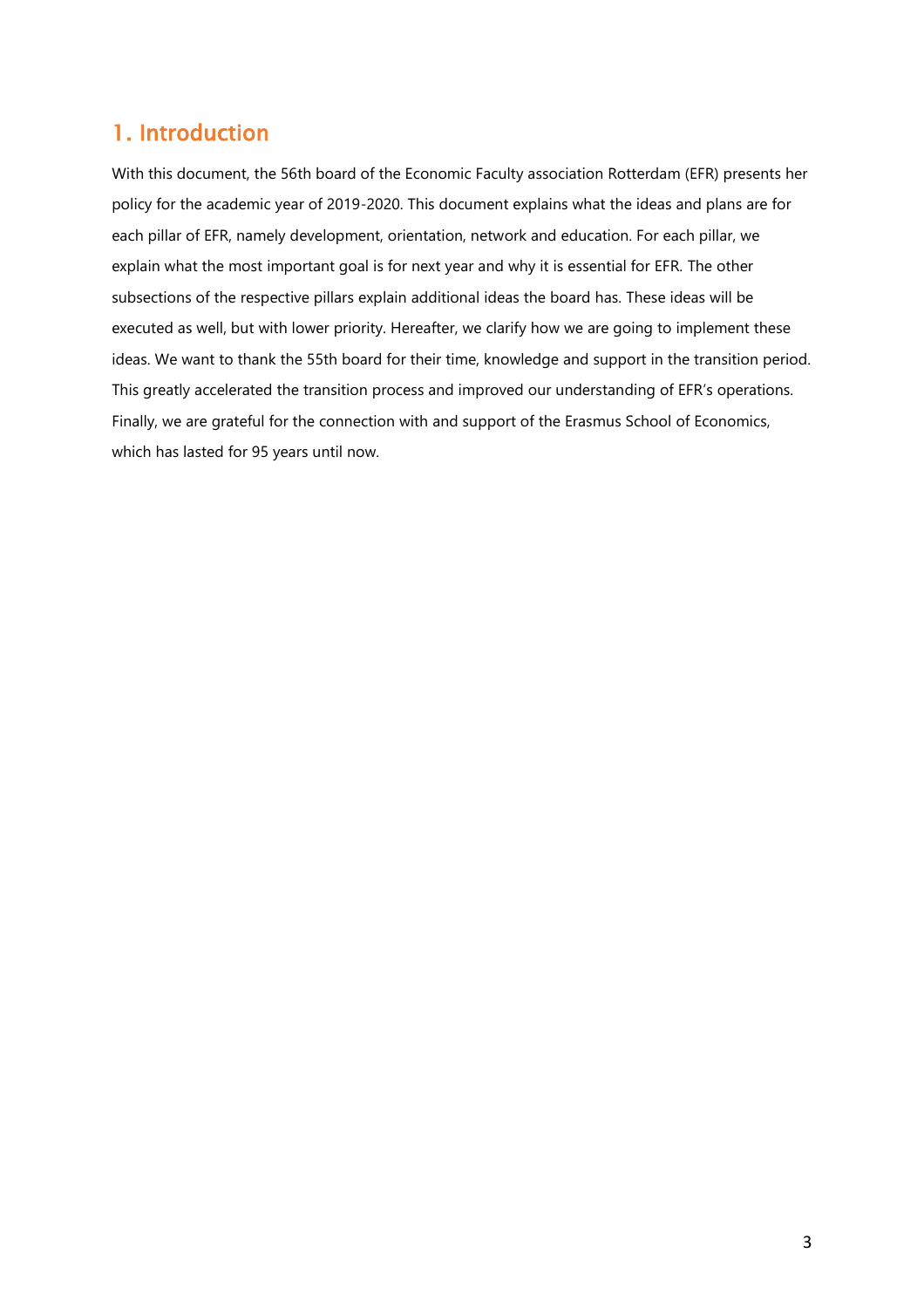# <span id="page-3-0"></span>2. Development

The development pillar ensures EFR members and committee members have ample opportunities to learn about skills that are not taught in ordinary lectures. The board uses four themes to accomplish the goal of guiding students in their development. More specifically, we want to acknowledge achievements made both by the board and the committees, evaluate our services thoroughly, add new skills trainings and include societal events.

#### <span id="page-3-1"></span>2.1 Acknowledging achievements

The most important developmental idea the board will focus on this year is acknowledging achievements. Acknowledging achievements is defined as allocating more time to reflect on experiences and celebrate success. The board thinks reflection is an important part of success. With this in mind, we think acknowledging achievements helps in learning from experiences and increasing motivation.

To acknowledge achievements, we employ four ideas to improve learning and motivation.

#### 2.1.1 Enjoying success

Celebrating good results may be a great catalyst for even greater results. Only focusing on what has gone wrong is detrimental for future performance and needs to be avoided. More specifically, we want to put committees in the spotlight during EFR drinks and show what they have achieved. **(Diederik Mosch)**

#### 2.1.2 "How to student" timeline

Not every student easily knows how to map his or her own road to success. We want to add a timeline to the website that shows what a student can do in every part of their studies. For example, the timeline will show a first-year student's opportunities based on his or her preferences. If a first-year student wants to improve his or her organizational skills, it will show the START or IBEB committees. Second-year students that want to broaden their scope with respect to industries and companies will be shown the MCW or ERD. **(Victor Schipper)**

#### 2.1.3 EFR Academy

The board believes in training her committee members and investing in their human capital. The EFR academy will invest in the human capital of our committee members, by providing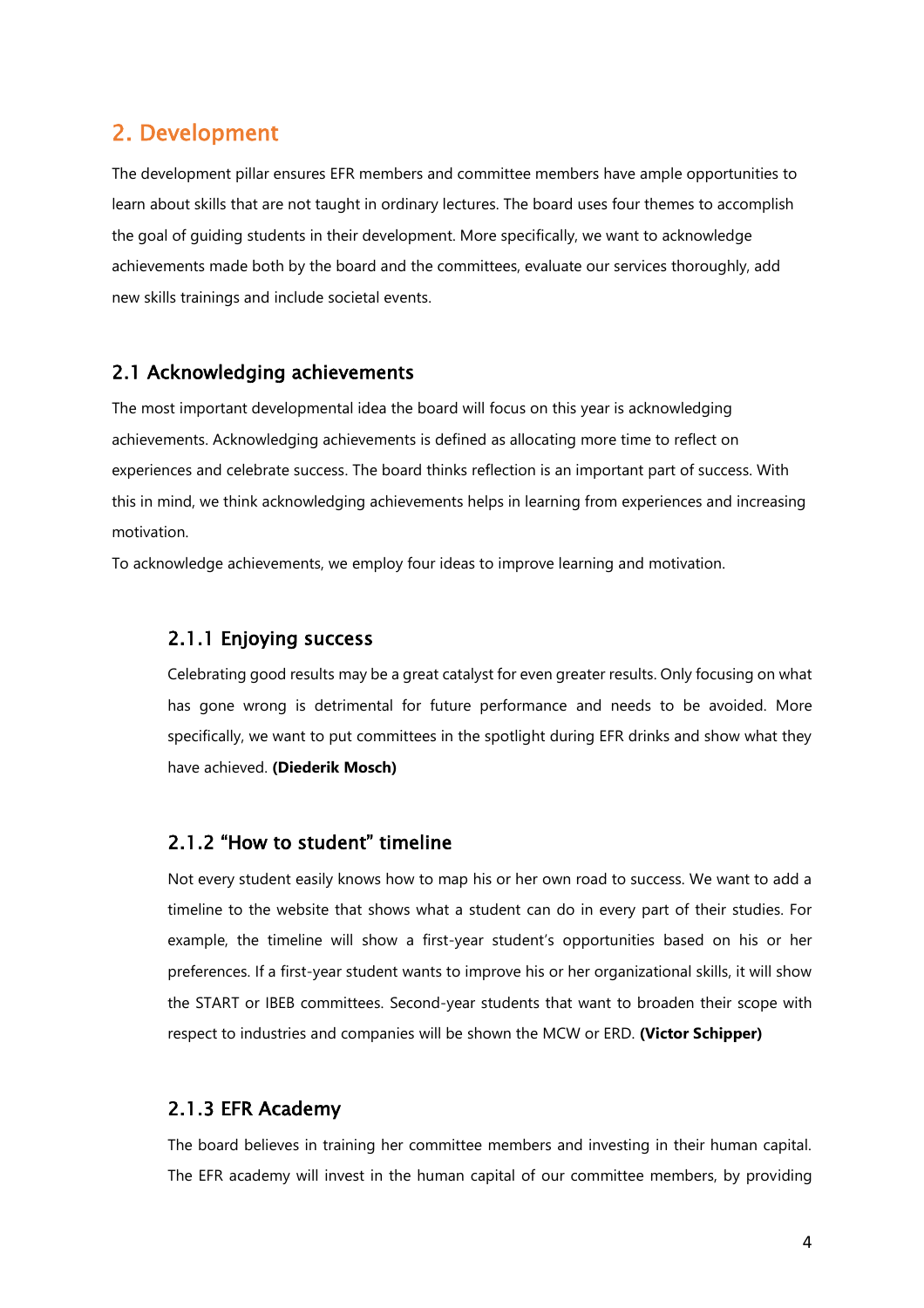specialized trainings and holding periodical evaluation and feedback sessions. **(Florian de Groot)**

#### 2.1.4 Proper end of committee time

The committee member announcement dinner is the official start of the committee period. This dinner is very popular and well received by the committee members. Until now, there has been no proper ending of the committee period. The board wants to organize a closing dinner for each committee. **(Diederik Mosch)**

#### <span id="page-4-0"></span>2.2 Evaluation

The second developmental theme is about evaluation of all events and services provided by EFR. The board strongly believes structural evaluations leads to better results. The board identified two ways to improve the evaluation process.

#### 2.2.1 Getting more feedback from committee members

Committee members are greatly involved in EFR's operations and can give relevant feedback and advice to the board. Next year, we want to organize three sessions where committee members can give feedback to the board. **(Florian de Groot)**

## 2.2.2 Using GetFeedback forms

ESE students are our customers. We believe we need to satisfy our customers in every way. Our goal is to use GetFeedback forms for every event we organize. This feedback will help us to improve the event the next time it is organized. **(All project managers)**.

#### <span id="page-4-1"></span>2.3 Skills trainings

This idea is about providing trainings for students to learn new skills. EFR believes students need to actively learn new skills which can prepare them for the future job market. EFR organizes specialized trainings that are open to all students.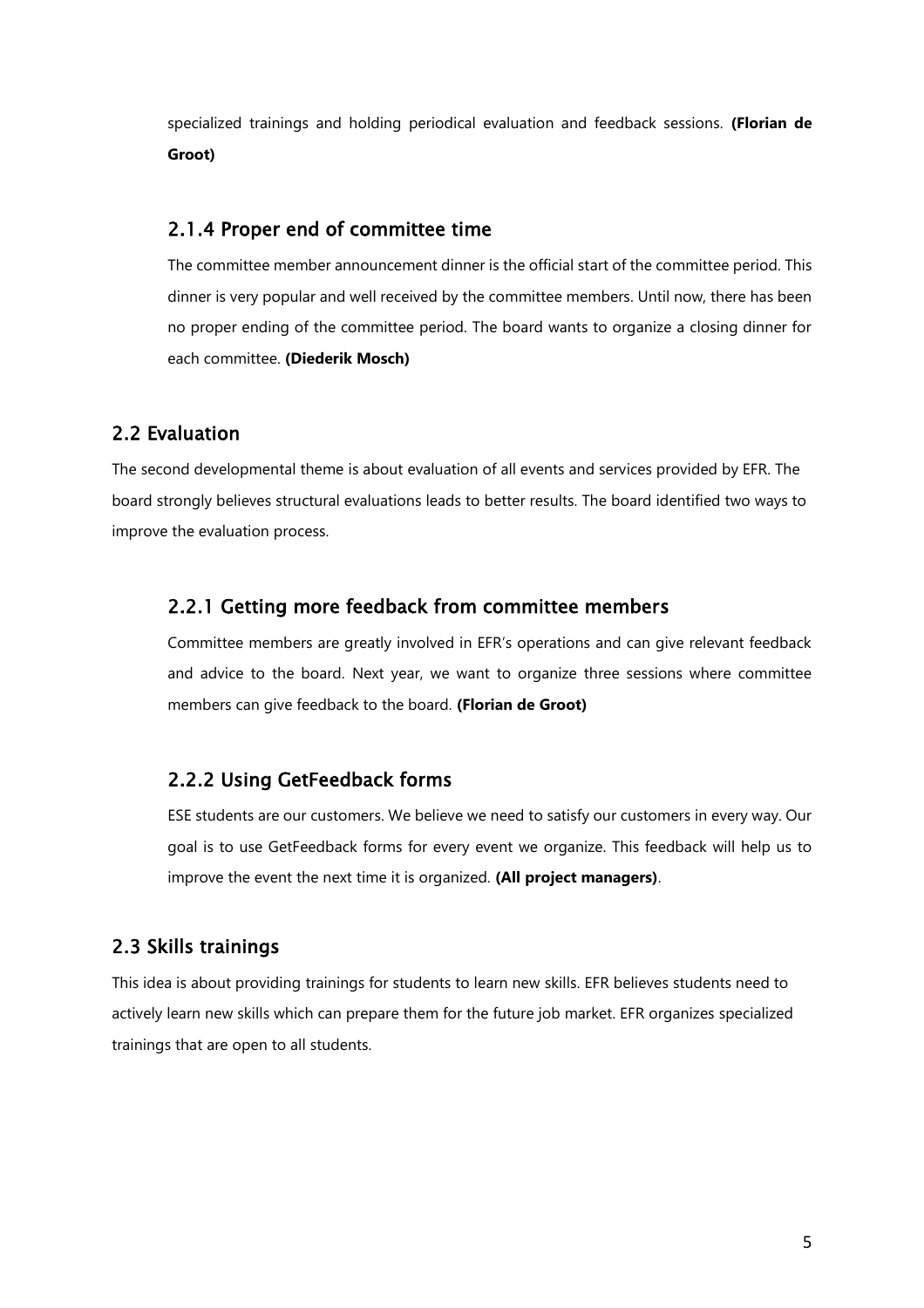#### 2.3.1 Thesis programs trainings

The university provides opportunities to learn about data programs, as provided by the ESDC. The board believes there is still room for additional trainings. We find that many students would appreciate additional trainings in statistical programs, such as STATA and SPSS. **(Sanne Kranenbarg)**

## 2.3.2 EFR programming

The rise of algorithms and artificial intelligence has sparked the interest in programming. EFR wants to offer interested students accommodative courses in programming. **(Dirk van den Beuken)**

## 2.3.3 Cycle of workshops

Employers require many skills of their employees. EFR wants to offer various trainings in for example presenting, CV improvement. In essence, the board aspires to grow the already existing job market skills events. **(Sanne Kranenbarg)**

#### <span id="page-5-0"></span>2.4 Societal events

An event that is connected with the city of Rotterdam and gives back to society, also in relation with the University. EFR has always organized renewing events that focus on a variety of topics. However, there is an opportunity to include more events that focus on giving back and on the community of Rotterdam. In 2019-2020, EFR wants to investigate the opportunities of organizing such an event.

#### 2.4.1 Amsterdam sustainability event.

Amsterdam organizes a festival with over 250+ events that is very popular. We will investigate if such an event is feasible to organize in Rotterdam. **(Diederik Mosch)**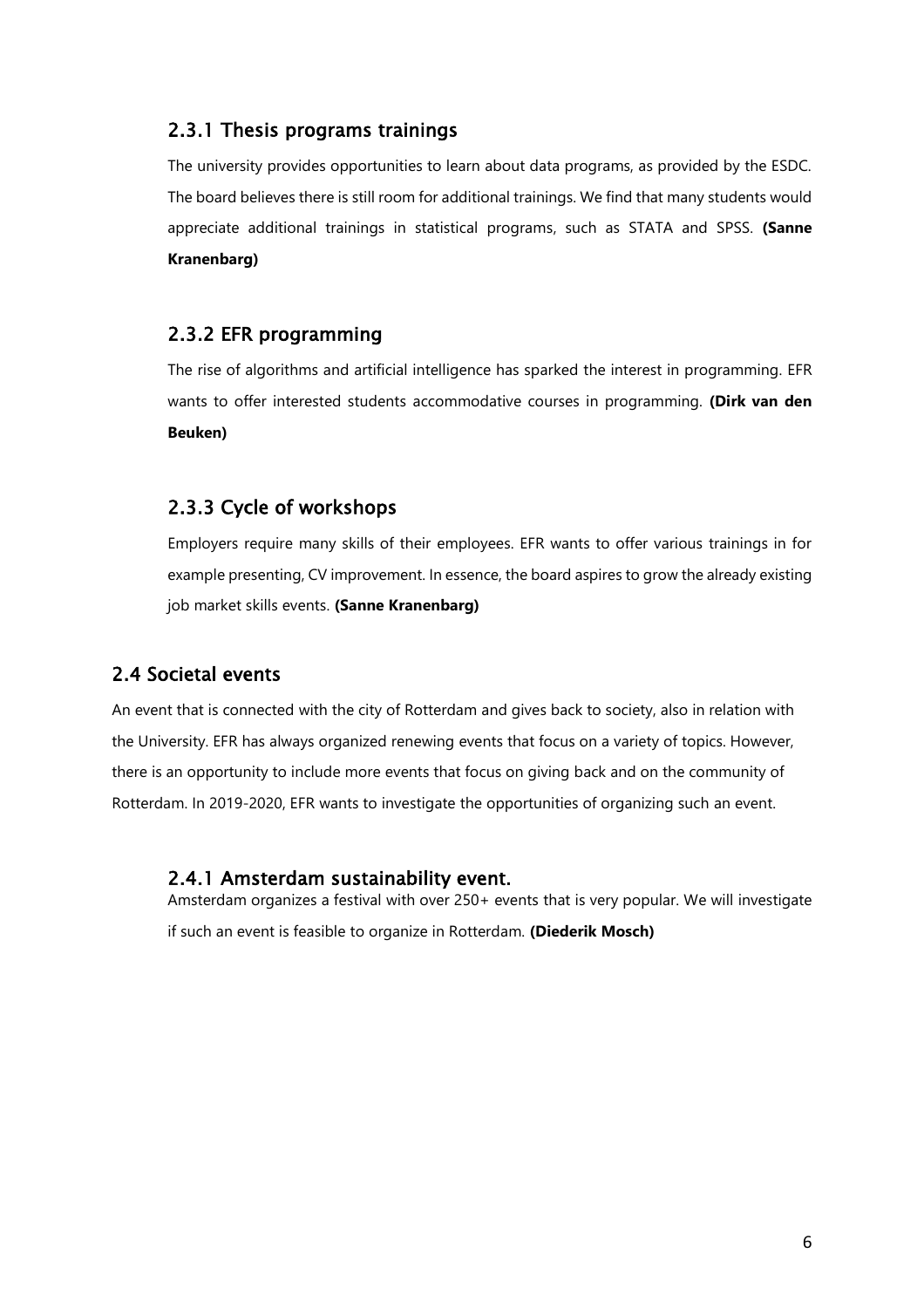# <span id="page-6-0"></span>3. Orientation

Within the orientation pillar, we aim to scale-up non-recruitment orientation and do research to broaden our portfolio. These improvements will be made in order to offer students a clearer vision of their future possibilities. Listed below are the three policy points we aim to address.

#### <span id="page-6-1"></span>3.1 Master Orientation days 2.0

The goal of the Master Orientation Days is to facilitate end-bachelor students in orienting themselves among the ESE master directions. The MOD aims to provide students with an in-depth insight on the possibilities a master direction offers them. Over the last years, the number of participants has declined. We believe that the MOD has the potential to offer a broad range of students an extended insight into the different master directions.

#### 3.1.1 ESE partnership

The ESE offers orientation days of its own. These are purely focused on presenting an overview of the different masters and their curricula. We try to offer an in-depth insight in the industry related to a specific master. In this way, we offer value to the ESE orientation track. By creating a more direct link between the ESE open days and the MOD, the MOD can become the second, deepening, step in their orientation process. **(Dirk van den Beuken)**

#### 3.1.2 Major orientation

Since nearly all ESE majors are aligned with the ESE masters, the major choice is often an important part of their master orientation process. Because the MOD is aimed at demonstrating an industry, it is relevant for major orientation as well. The focus will still be on future master students, but we will also target the group of major-orientating students to give the event more traction. **(Marjolein Keijzer)**

#### <span id="page-6-2"></span>3.2 Ask me anything

In the period from February-June, there is a gap in informal contact between job-seeking master students and their potential employers. We aim to bridge this gap with a new event-concept; "Askme-anything". Not every student has the network to 'drink a cup of coffee' with a professional.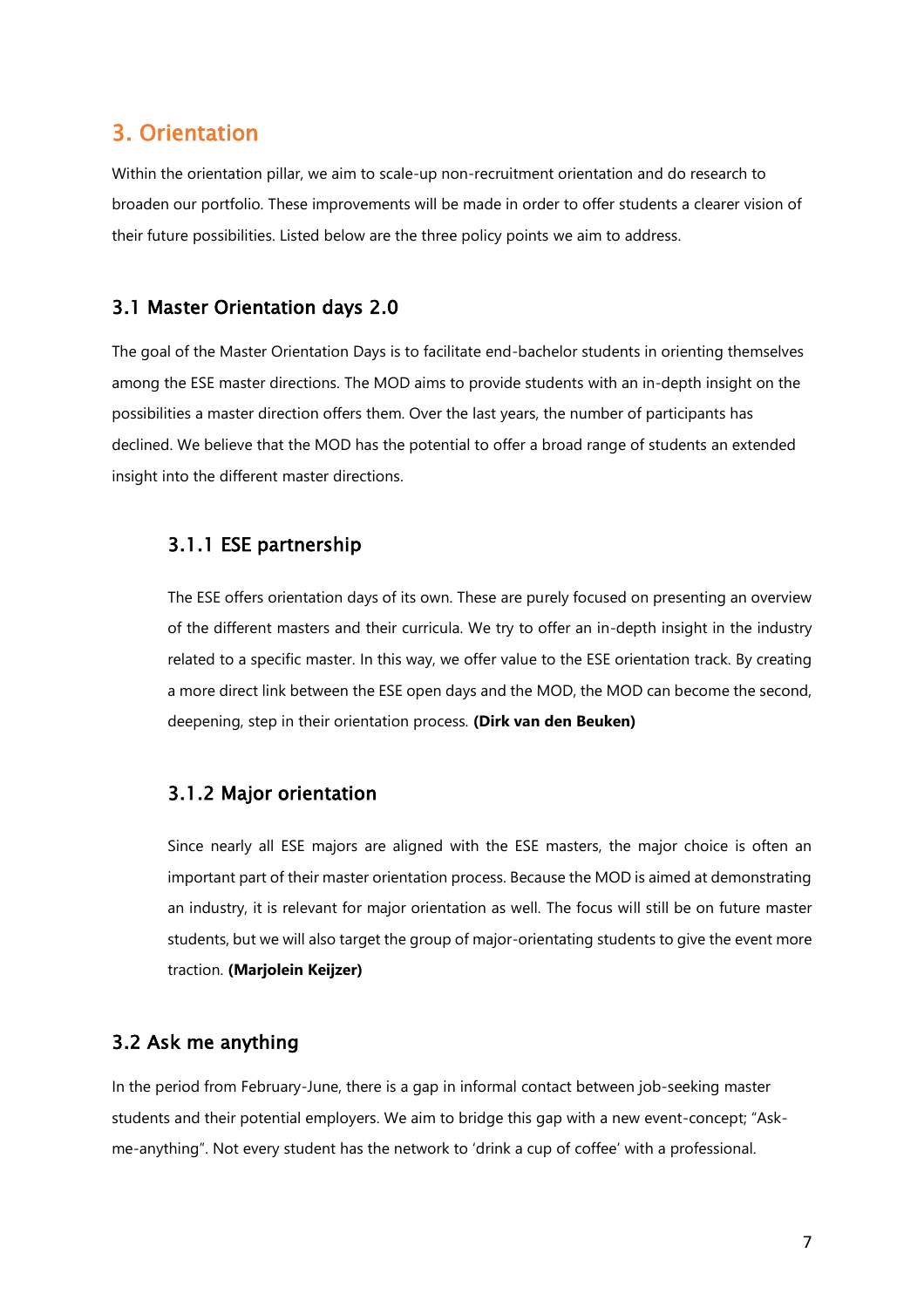Companies on the other hand highly encourage their employees to drink a cup of coffee with students.

# 3.2.1 Overarching "Ask me anything" event

Students will be provided the opportunity to meet a selection of the biggest/most important ESE alumni employers in an informal setting. Essential in the concept is that it is not part of the recruitment process. This will make sure that the students are free to ''ask anything'' about their potential employers. Examples of informal settings which can provide the desired ambiance:

- Jeu de boules
- Pool **(Emiel van der Geest)**

## 3.2.2 MSB collaboration

The essence of the event will stay the same. In this case however, the MSB will take the lead to organise this event for companies for their field of interest. Possibly, in combination with or as an extension to the MCW-bootcamps. **(Emiel van der Geest)**

## <span id="page-7-0"></span>3.3 Underexposed industries review

The Orientation events of EFR often revolve around the same, well-known, industries. Even though many students may be interested in this, we believe it is worth investing whether some industries should be given more attention. Indicated below is a general guideline for this process.

## 3.3.1 Desk research

- Find potentially underexposed industries.
- Review previous events related to these industries.
- Identify possible fittings in existing orientation events.
- Identify possible new events for these industries. (**Emiel van der Geest**)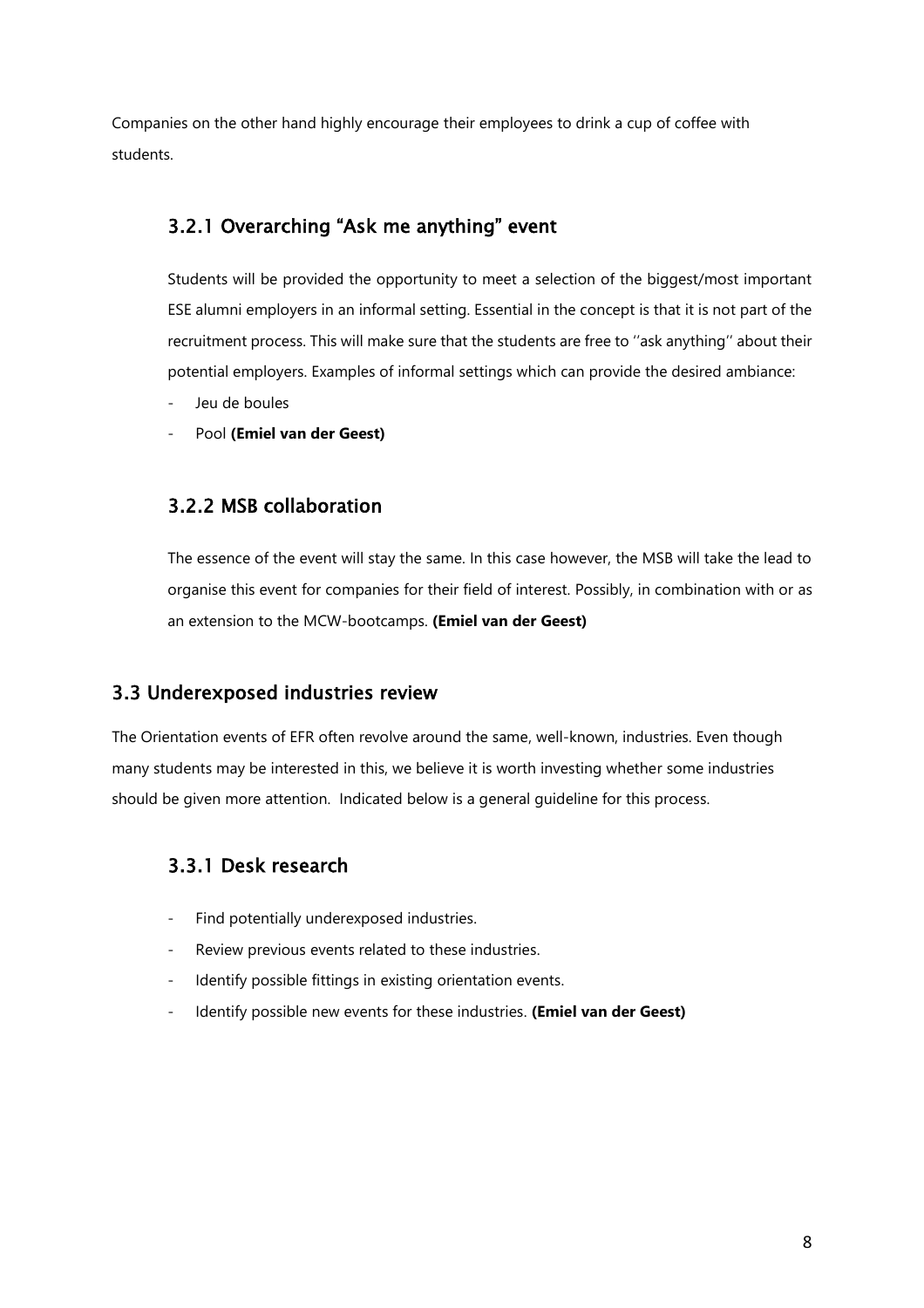# 3.3.2 Demand

- We need to identify which underexposed industries are demanded by students.
- Then, we need to identify which underexposed industries are demanding ESE students.

**(Emiel van der Geest)**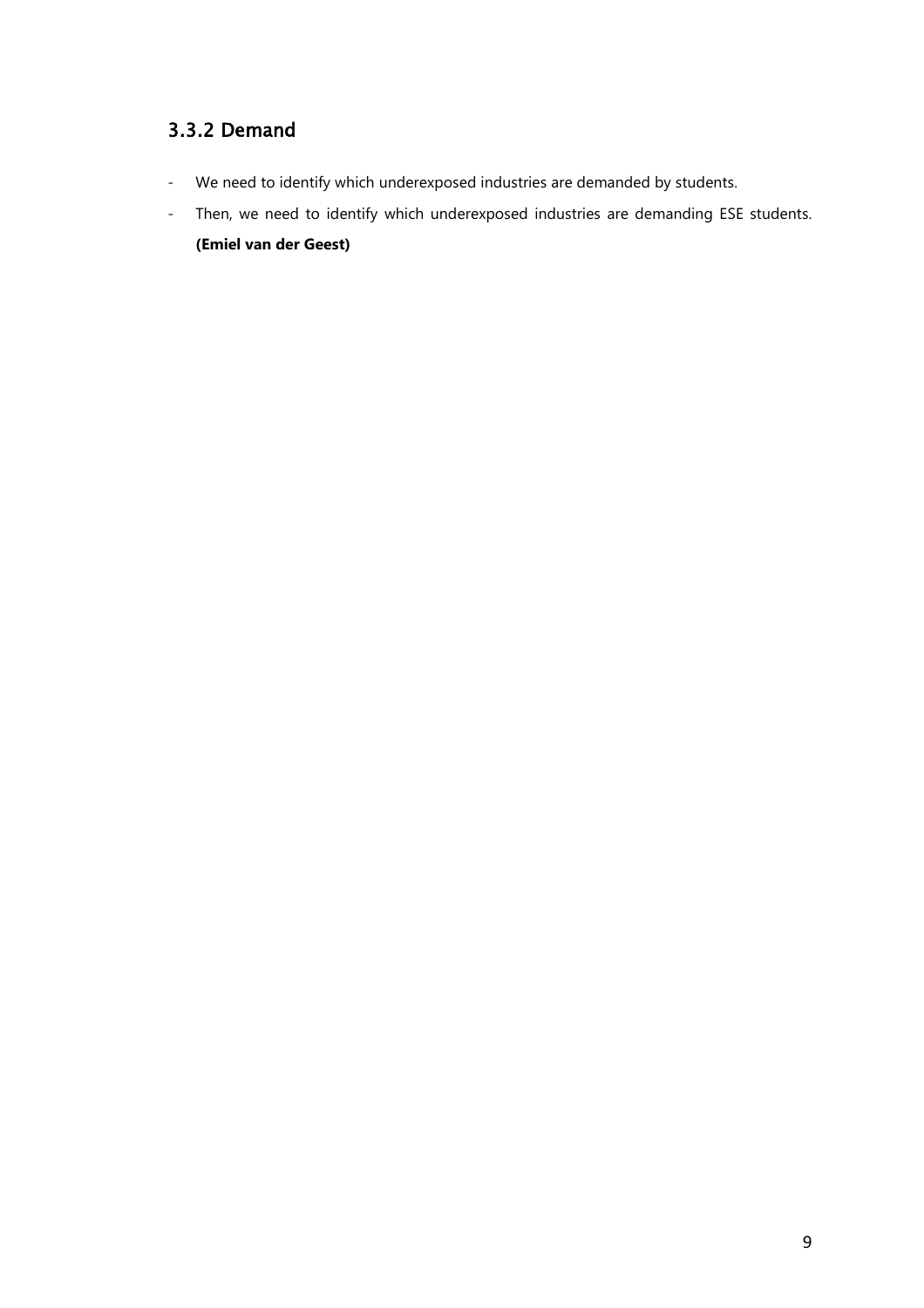# <span id="page-9-0"></span>4. Network

EFR provides networking events to enable students to make connections with fellow students. Networking can be of great benefit to both EFR and (committee) members. It increases the attendance on social events and it sustains the continuity of the association.

## <span id="page-9-1"></span>4.1 Membership

In interchangeable ways, EFR and its members provide great value for each other. Students benefit from the opportunities and challenges EFR offers and members are the key asset of EFR. It is important to be actively involved with this membership, both for students and for EFR.

## 4.1.1 CRM update

The CRM-system must be up-to-date and in line with GDPR. This will secure the privacy of its members and enable EFR to target students more accurate. The current CRM-system and the ways of updating a profile will be reviewed. The board will investigate a way of keeping the CRM-system up to date for the long-term. **(Victor Schipper)**

## 4.1.2 Contribution fee

Becoming a member of EFR is free of charge in the Eureka week and 5 euro thereafter. Many members register because it is free. This results in many passive members. In order to motivate members to actively find out what EFR is and what it has to offer, the board will review whether a contribution fee will stimulate members to be more proactive and aware of EFR. **(Maurice van Marrewijk)**

## 4.1.3 Membership card

The book sale has been an important value-adding activity of EFR. However, the book sale has decreased significantly. It is necessary for EFR to investigate other ways of creating value for its members. The board will research the feasibility of a membership card and, if possible, implement it the second half year as a pilot. **(Emiel van der Geest)**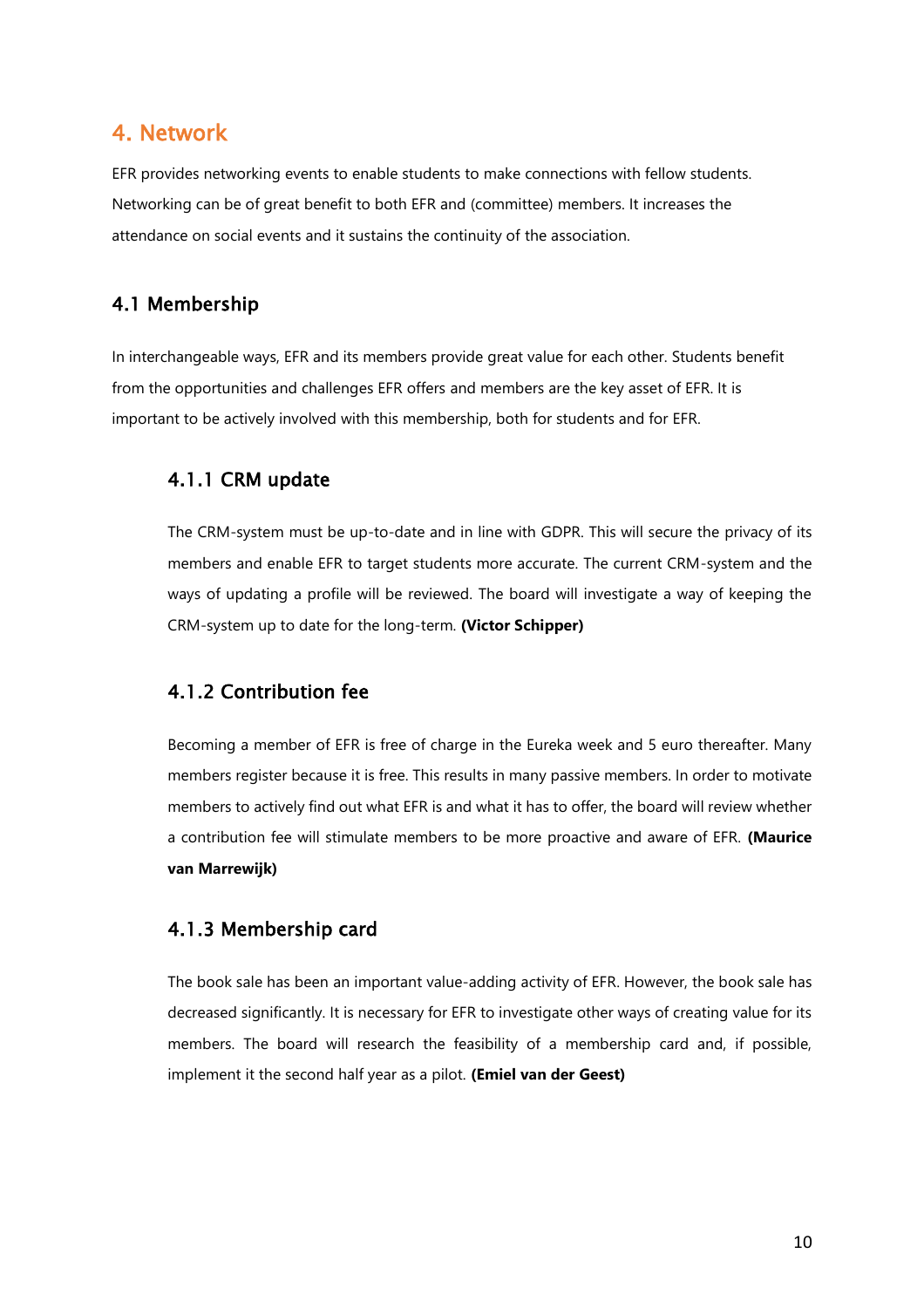#### <span id="page-10-0"></span>4.2 Inclusion

In order to be an association for everyone, inclusion for all groups is important. There is still room for improvement with regard to including all members of EFR. The 56<sup>th</sup> board will organize various events to include student for whom there were no activities yet. With specific events, we actively include those students in other ways than before. The aim is to make students feel more welcome and personally involved with EFR.

#### 4.2.1 Activity January recruitment

In June, September and January, EFR recruits new part-time committee members. In the first half year, various events are organized to bond with these members. However, the new committee members (recruited in January) miss these events with the effect of less attachment to EFR. To include these members to the EFR Family, a committee member day will be held in the second half year with all committee members recruited in June, September and January. **(Diederik Mosch)**

#### 4.2.2. Vrijmibo's

The board has a special role in making committee members more connected to EFR. Therefore, the board organizes 'vrijmibo's' where they have an informal drink at the office. Besides the regular social activities, these drinks are an additional way of getting to know the committee members. The board aims at organizing four 'vrijmibo's' where all committees are invited. **(Maurice van Marrewijk)** 

#### 4.2.3 Culture café

In order to share the international character of EFR, an event will be organized where students can share their culture by means of an activity. This activity will be related to the different cultural background of both Dutch and international students. In this way, students will be stimulated to meet each other and other cultures. **(Diederik Mosch)**

#### 4.2.4 Week in the life of …

Besides the existing online and offline ways to meet people behind EFR, blogs will be written once every six weeks. These blogs write about the board, committee members and the events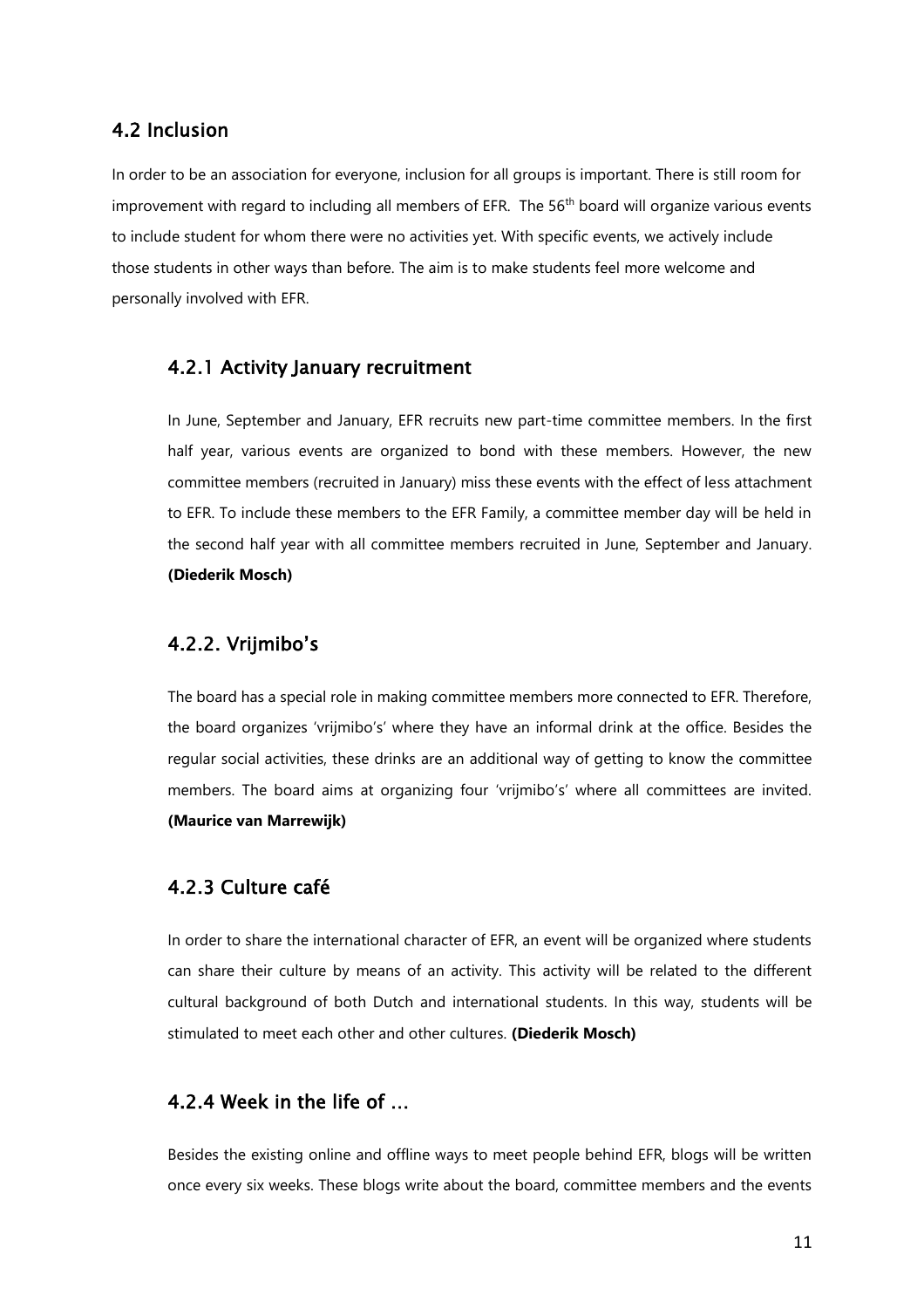they organize. This is done to share the open character and personal stories of people behind EFR. Eventually, the aim is to make people feel more familiar with EFR. **(Marjolein Keijzer)**

#### <span id="page-11-0"></span>4.3 Social

EFR will focus, as an extension on the existing social events, on offering diverse events with the goal of broadening the social network of our members. Besides the support on academic level, EFR plays a role in the social activities of students.

#### 4.3.1 Social collaboration with other associations

The benefit of collaborating with respect to social events is that students meet students from different disciplines. Additionally, it benefits the relationship with other associations. The aim is to organize such an event three times this year. **(Diederik Mosch)**

#### 4.3.2 Afterexam party

EFR will organize after-exam parties. Students finished their exams; this is a great timing for a social event. These parties will take place at the end of each block, resulting in five parties in a year. **(Diederik Mosch)**

#### 4.3.3 EFR Study Café

The university library is extremely full in exams period. In order to offer more value to its membership, the board aims to facilitate a study spot for EFR members. It will be a study place where only ESE-students are present, creating an atmosphere where students can help each other. The feasibility and impact of this project will be investigated. **(Marjolein Keijzer)**

## <span id="page-11-1"></span>4.4 Half-year committees

In the portfolio of events, there is room for new kind trip that will be organized. In January, a new committee will be recruited to organize this trip. It will be a sports-related trip in the second half of the year. **(Board)**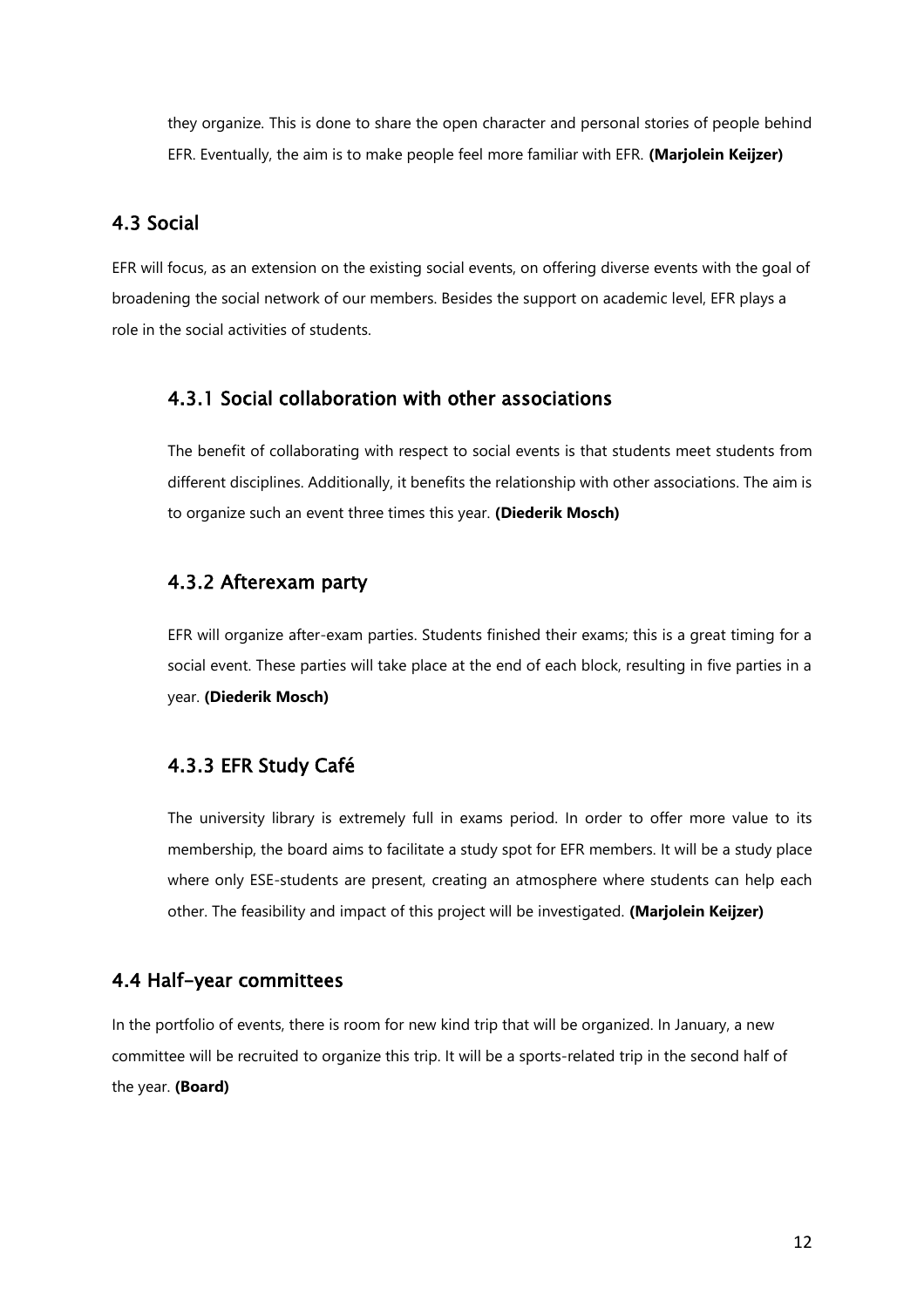# <span id="page-12-0"></span>5. Education

The focus on the educational pillar has improved a lot in the past few years. However, with the introduction of the Project Manager Education (PME) in the board only two years ago, there is still a lot of room for expansion. This year, the board will work on the pillar in three ways.

## <span id="page-12-1"></span>5.1 ECTS projects

EFR organizes several academic courses where students can earn ECTS, such as the EFR minor, the EFR/ESE Job Market Skills and the EFR Involve Consultancy Project. In collaboration with the Erasmus School of Economics, EFR wants to expand its portfolio of ECTS projects this year. The goal is to set up at least one new project for the academic year 2020 – 2021.

#### 5.1.1 EFR summer school

The board wants to research the possibility to organize an EFR summer school in the holiday period. Contact will be sought with the Erasmus School of Economics to see if any partner universities are willing to work together on such a project. **(Sanne Kranenbarg)**

#### 5.1.2 EFR research project

The board wants to bring back the EFR research project, which was organized before with KPMG and Shell. The previous editions were very successful, but it was quite hard to organize. Now that the Business Week is gone, the Commercial Officer will have more time in that period to contact companies for a new collaboration. **(Emiel van der Geest)**

## <span id="page-12-2"></span>5.2 Tailor EFR events to curriculum

EFR has become the recognized school association of the ESE. Therefore, the board wants to tailor events to the curriculum of E&BE and IBEB. This will improve the impact of the events on students. Ideas are to organize an InDesign workshop during the Marketing course, a Big 4 visit during Intermediate Accounting, an embassy visit during International Economics and/or a visit to a pension fund or health insurance company during the Economics of the Welfare State course. **(Sanne** 

#### **Kranenbarg)**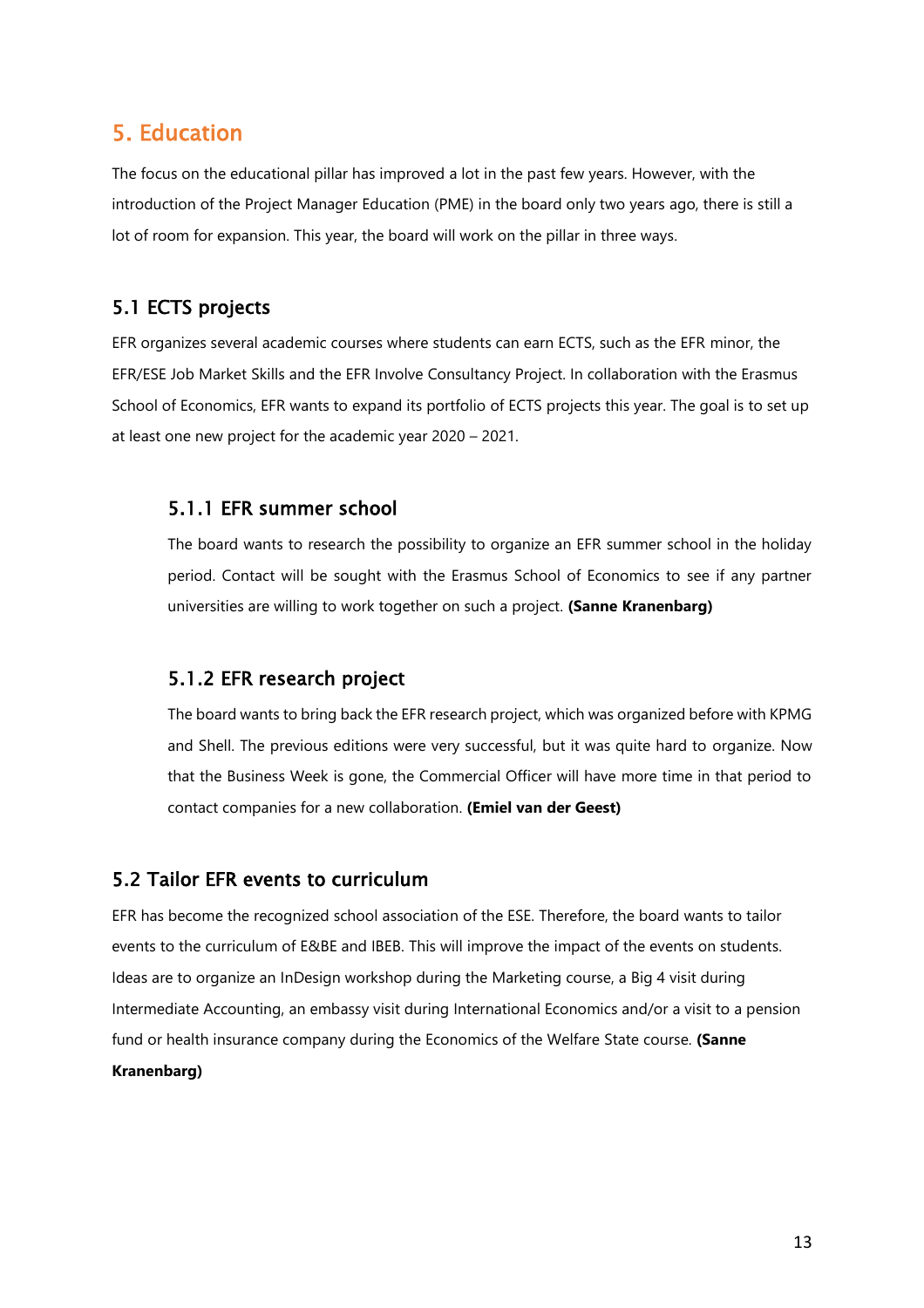# <span id="page-13-0"></span>5.3 Guest lectures

The board thinks that guest lectures are very valuable for students to identify the relevance of the subject matter in real life. This year, these will be organized both on campus and off campus.

# 5.3.1 Guest lecture schedule

EFR gets many requests from companies for occurrences to speak to students. Therefore, emails will be sent to professors of the bachelor courses to pinpoint the possibilities for guest lectures. A schedule will be created **(Sanne Kranenbarg)** and companies will be contacted about the opportunities. **(Emiel van der Geest)**

# 5.3.2 Guest lectures on location

To increase the attractiveness of guest lectures, the board wants to organize these at an inspiring location, such as the Euromast or SS Rotterdam. The lecture should be an interaction between an ESE professor and someone working in the field. **(Sanne Kranenbarg)**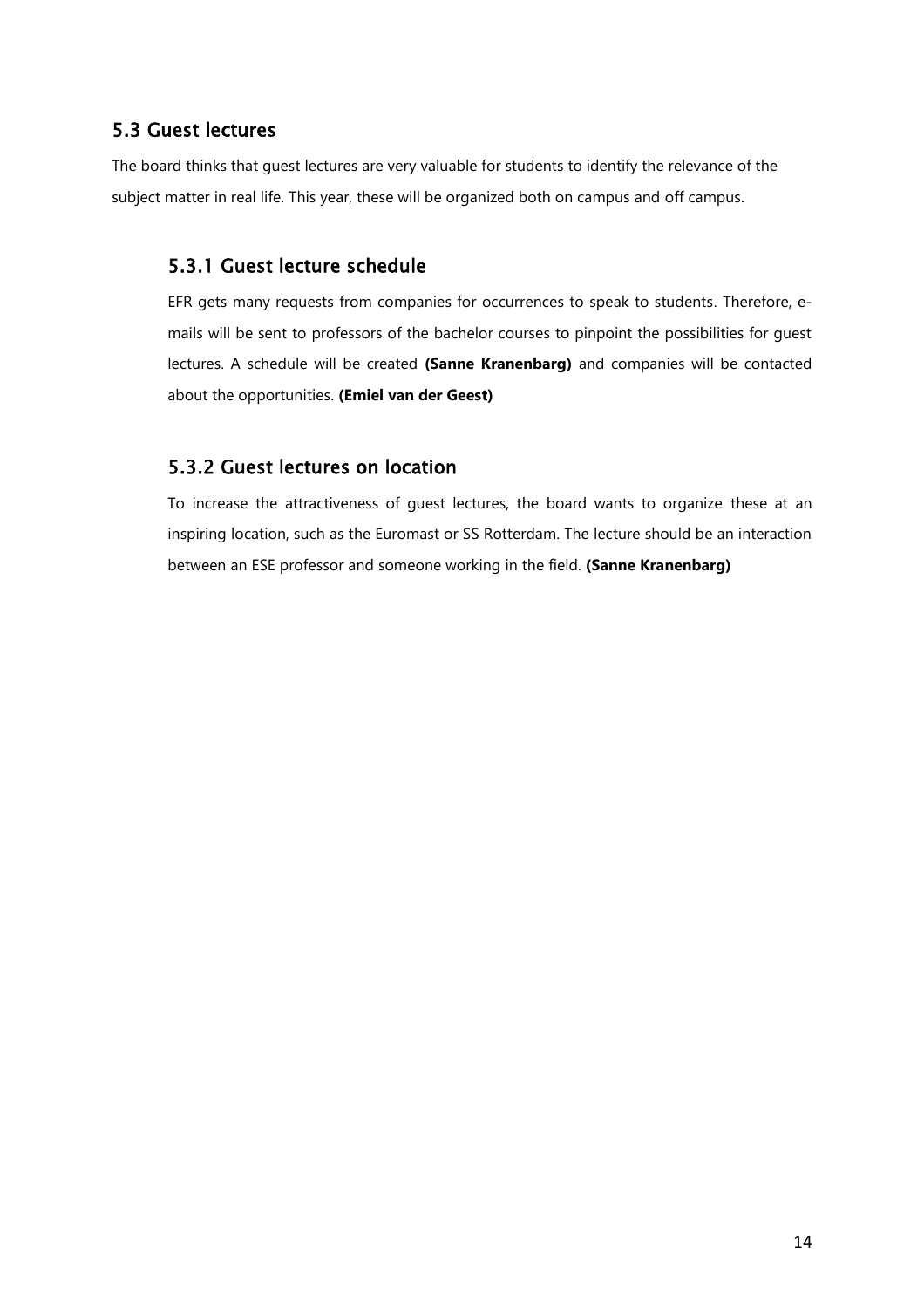# <span id="page-14-0"></span>6. General policy

This section will be dedicated to the ideas that do not fit in one of the four EFR pillars.

#### <span id="page-14-1"></span>6.1 Social responsibility

Social responsibility is a topic that cannot be forgotten. EFR wants to contribute by taking sustainability into account and raising awareness through the already existing MOVE committee. We think we can do more than that and have a look at ourselves as well.

#### 6.1.1 Prevent waste

EFR organizes many events and for these events, EFR buys promotion material such as goodies, pullovers and t-shirts. The person responsible makes the best estimate as possible when buying something, but often there are leftovers. We want to make a better estimate of how much we need to order. Because there is no data from previous years, the board will stay in contact with previous board/committee members of the corresponding event or committee to make better estimates. . To reduce the waste of promotional materials even more for the upcoming years, the board wants to measure the amount of excess materials. An example of this are the flyers at the end of a promotion period. This will be registered and passed to the next board **(Marjolein Keijzer).**

#### 6.1.2 Donations

The board aspires to reduce spilling (as discussed in the previous subsection) and benefit other parties with the materials that became unnecessary for EFR. The board divides donations in two different categories, namely "food and drinks" and "clothes and goodies". Food and drinks will be donated to the "Voedselbank" and clothes and stuff to the "Leger des Heils" **(Marjolein Keijzer).**

#### 6.1.3 Sustainability tracker

The board believes it has a responsibility to make proper decisions about waste and emissions. To show our members and others that EFR is actively involved with this process, the board wants to provide insight into our progress on our website. The board aspires to add facts and figures about EFR's CO2's emissions and what we do to lower our emissions. **(Victor Schipper)**